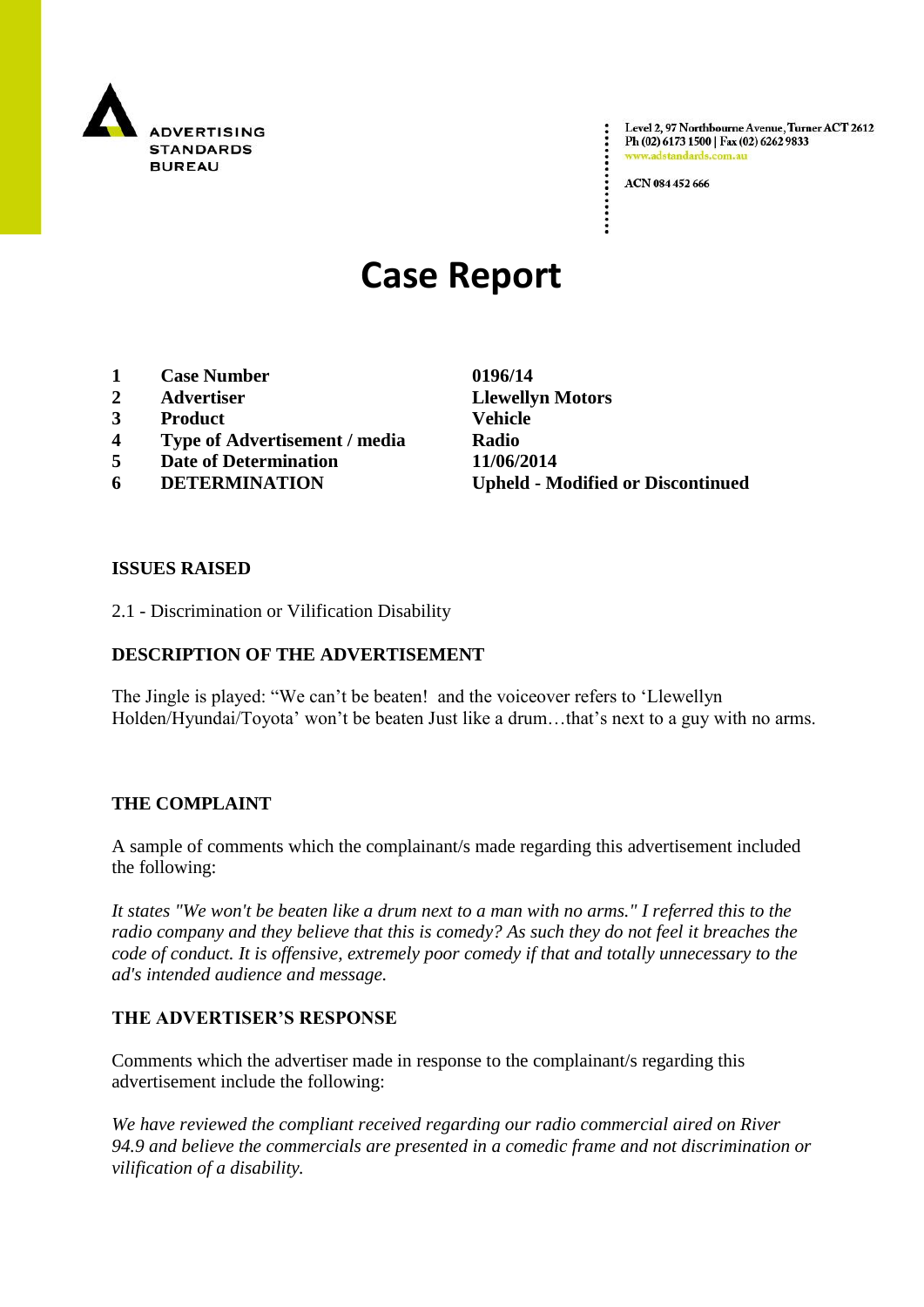*Our Creative & Marketing Team are aware and comply with the ASB guidelines.*

## **THE DETERMINATION**

The Advertising Standards Board ("Board") considered whether this advertisement breaches Section 2 of the Advertiser Code of Ethics (the "Code").

The Board noted the complainants' concerns that the advertisement ridicules people with disabilities and is offensive.

The Board noted that the issue of taste is not covered by the Code and therefore cannot be considered by the Board in their determination.

The Board viewed the advertisement and noted the advertiser's response. The Board considered whether the advertisement complied with Section 2.1 of the Code which requires that 'advertisements shall not portray or depict material in a way which discriminates against or vilifies a person or section of the community on account of race, ethnicity, nationality, gender, age, sexual preference, religion, disability, mental illness or political belief.'

The Board noted that the advertisement includes a jingle which is based on a song "We can't be beaten" by AC/DC and the voiceover refers to 'Llewellyn Holden/Hyundai/Toyota' won't be beaten 'Just like a drum…that's next to a guy with no arms.'

The Board understood that the use of the above phrase "won't be beaten, just like a drum…that's next to a guy with no arms" in conjunction with the sale was intended to make a connection with the prices of the vehicles not being beaten by a competitor.

A minority of the Board considered that the reference to a man with no arms not being able to play the drums was intended to be lighthearted and humorous and although it is of poor taste, it did not amount to discrimination of a person or section of the community on account of a disability.

The Board noted that it had considered an advertisement for Sportsbet (ref: 0443/13) where a man is seen hopping around on one leg with the aid of crutches. The Board noted that in this case "that the advertisement is presenting the loss of a limb in a positive light by suggesting that losing a limb should not prevent you from doing what you want. The Board noted that the footage of the man is dated imagery and considered that whilst some people could find the advertisement to be in poor taste in the Board's view the advertisement does not make you think less of people who have lost a limb."

Following considerable discussion in the current matter, the majority of the Board considered that the advertisement is presenting the loss of limbs in a negative way and is suggesting that losing a limb would prevent you from doing certain things. The Board noted that the reference is not a true depiction of the capacity of a person with a disability and is not relevant to the product.